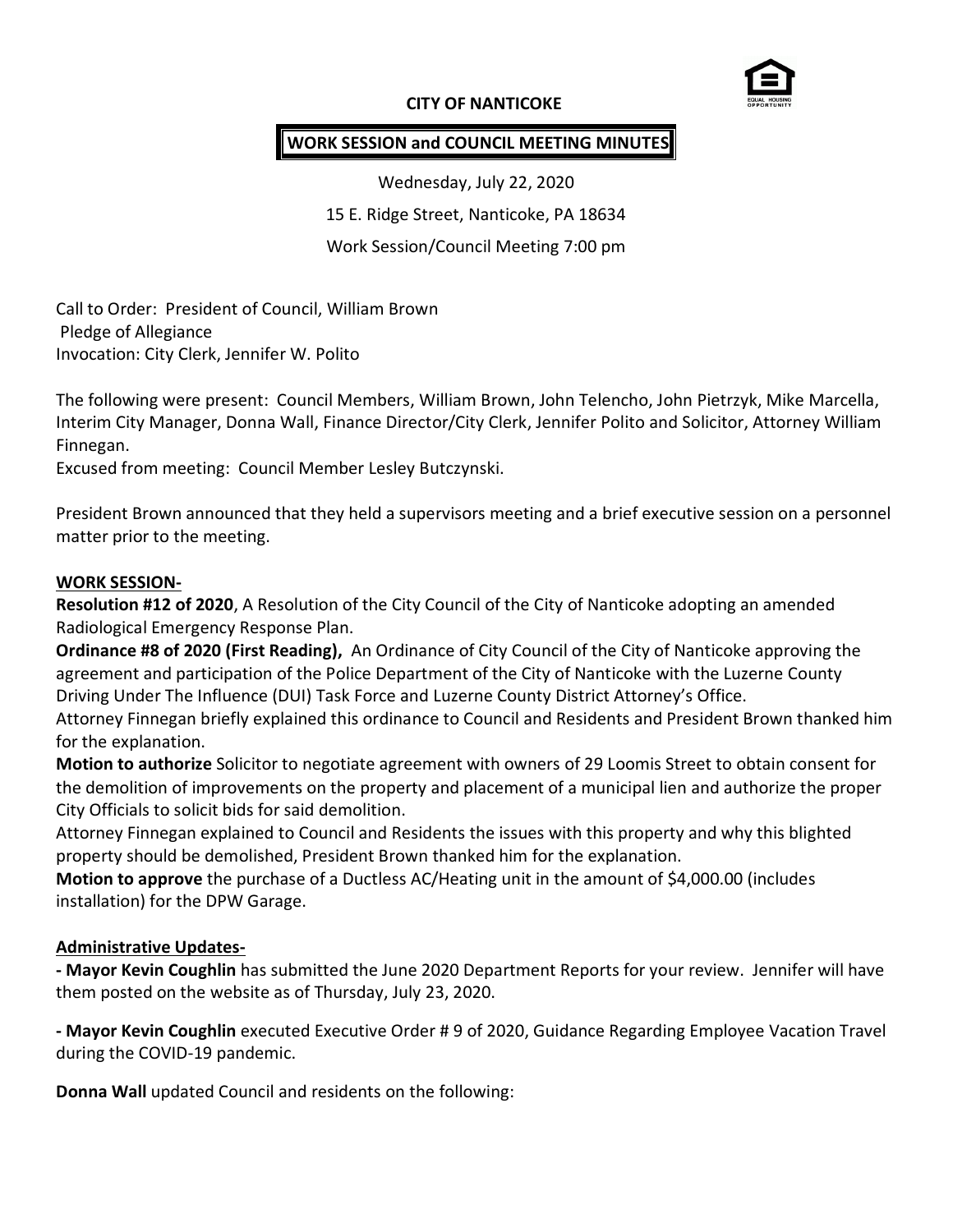-Donna announced that Susquehanna Ave., Keech St. and E. Grove St. paving will be completed by the end of the week. Donna stated that Apollo Circle, Coal St., N. Market St., Mack St., Pulaski St., and E. Broad St. are the next streets to be paved.

-Donna announced that State Street ADA Ramps are finally going to be completed and that the City was waiting for an occupancy permit from PennDOT.

-Donna annouced that WVSA put out a statement informing the residents of the guidelines to properly dispose of pool water and if they are caught running the water into the streets and storm drains, there will be a violation issued to the homeowner.

-Donna announced that the Mayor and the City will be participating in "Rocking the County" (a music band driving through town) on Friday, July 31, 2020 between 6-7:30 pm. There will be more information on the City's Facebook page and the City's website once the planned route has been approved.

President Brown asked Donna what are residents to do with their pool water and she and Councilmember John Pietrzyk stated to run it onto your grass, that the soil will filter out the chemicals.

Former Mayor Bushko asked Donna where the money is coming from to pave the streets and she said from the \$3 million PIB loan that the City took out back in 2016.

**A Motion** was made by Councilmember Pietrzyk, seconded by Councilmember Telencho to adjourn the work session. Motion carried unanimously.

# **REGULAR MEETING** Comments from the Public agenda items only.

None

## **Old Business**

None

# **New Business**

**A Motion** to approve the July 08, 2020 minutes was made by Councilmember Pietrzyk seconded Councilmember Telencho.

Motion carried unanimously.

**A Motion** to approve the payment of the bills in the amount of \$312,166.25 (Payroll(s) \$103,613.40 and Payables \$208,552.85) was made by Councilmember Marcella, seconded by Councilmember Pietrzyk. Motion carried unanimously.

**A Motion** to approve Resolution #12 of 2020, A Resolution of the City Council of the City of Nanticoke adopting an amended Radiological Emergency Response Plan was made by Councilmember Marcella, seconded by Councilmember Telencho.

Motion carried unanimously.

**A Motion** to approve Ordinance #8 of 2020 (First Reading),An Ordinance of City Council of the City of Nanticoke approving the agreement and participation of the Police Department of the City of Nanticoke with the Luzerne County Driving Under The Influence (DUI) Task Force and Luzerne County District Attorney's Office was made by Councilmember Pietrzyk, seconded by Councilmember Marcella. Motion carried unanimously.

**A Motion** to authorize Solicitor to negotiate agreement with owners of 29 Loomis Street to obtain consent for the demolition of improvements on the property and placement of a municipal lien and authorize the proper City Officials to solicit bids for said demolition was made by Councilmember Marcella, seconded by Councilmember Pietrzyk.

Motion carried unanimously.